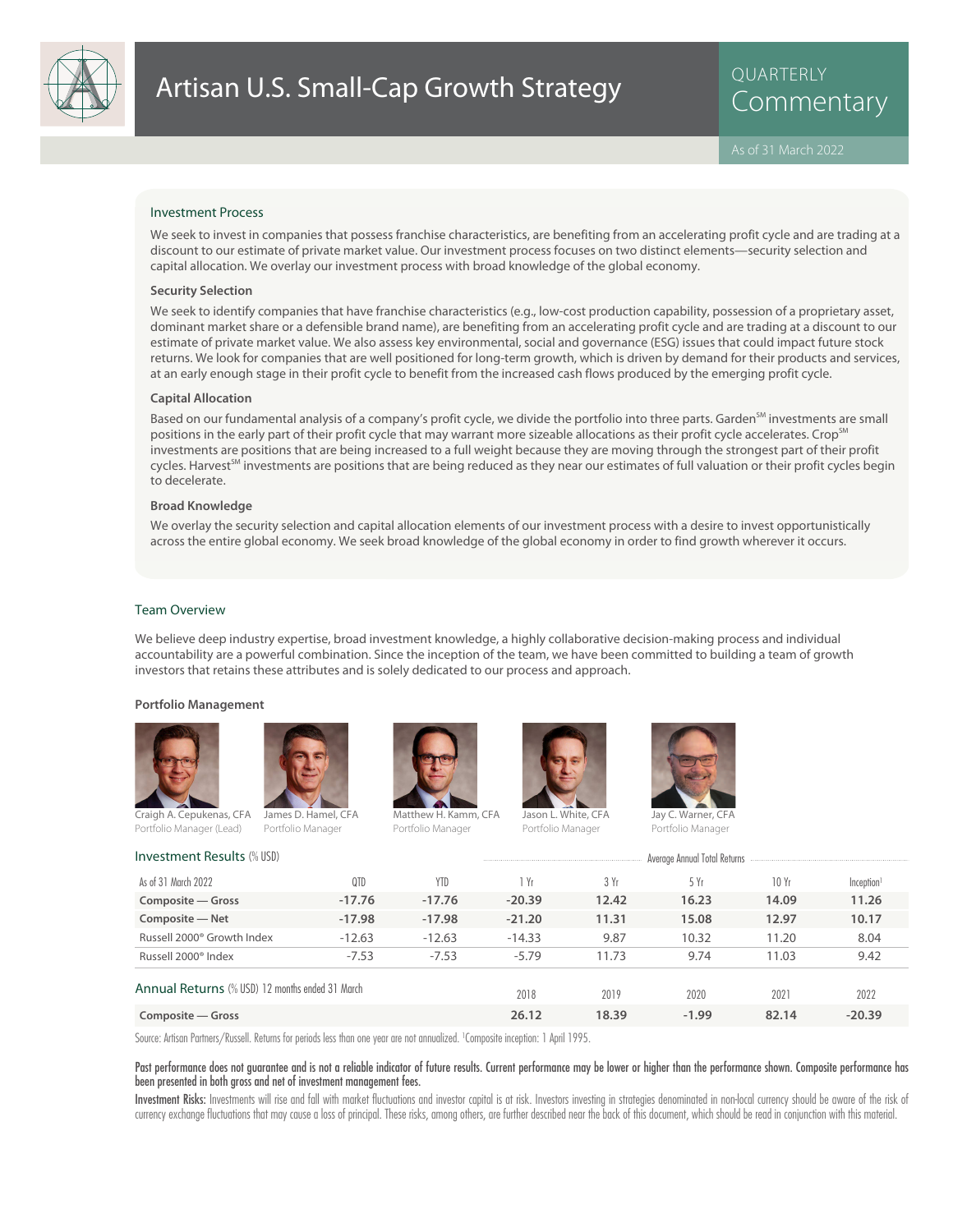

# Investing Environment

The Russell 2000® Index was volatile and notched an 8% Q1 decline in response to the event-filled start to 2022. With inflation readings elevated, the Fed pointing to policy tightening ahead and the outbreak of war between Russia and Ukraine, many market participants positioned for higher interest rates. Companies whose valuations are dependent on profits further into the future (growth companies) underperformed with Internet, information technology and health care innovation among the weakest sectors. Energy stocks moved sharply higher along with spiking commodity prices, while more defensive sectors such as utilities, big pharma and consumer staples outperformed as investors hedged their bets regarding the future direction of global GDP growth.

The late February outbreak of war between Ukraine and Russia is giving the post-Cold War order its greatest test. The US, Europe, Australia and Japan, among other countries, levied varying degrees of sanctions against Russia's economy—blocking Russian banks' access to the SWIFT international payment system, restricting aircraft travel, stymying transactions with the Russian central bank and targeting Russian oligarchs through travel bans and asset freezes, among many others. Not only have the war and these sanctions impacted Russia's equity market directly (iShares MSCI Russia ETF declined over 80% in Q1), but they have also had reverberating effects across the global economy—further stressing global supply chains and contributing to a 39% rise in Brent crude oil's price in Q1.

Energy independence has come to the forefront, particularly in Europe where the continent derives 40% of gas, 27% of oil and 46% of coal from Russia. On March 8, the European Commission outlined structural changes to the European Union's energy strategy and its current and long-term decoupling from Russian energy imports. One solution is a step up in renewable energy development, evidenced by Germany recently increasing installation ambitions for wind (5X by 2027) and solar (4X by 2028).

Inflation readings in the US remain elevated, and the Federal Open Market Committee (FOMC) kicked off what the market believes will be a rate hike cycle. Consumer Price Index accelerated to 8.5% YoY in March, the largest increase since the early 1980s. The FOMC's 25bps rate hike in March is the first since 2018, and the market expects 175bps of increases by year end. Rising prices in energy (oil and gasoline), used cars and trucks, electricity and food were all contributors to YoY inflation in March.

Meanwhile, the rising cost of basic goods is weighing on US consumers' purchasing power (household spending makes up approximately 70% of GDP). In addition to the inflation drivers mentioned above, other notable indicators include a declining personal savings rate (falling from its pandemic peak of  $\sim$ 34% to  $\sim$ 6%) as well as rapidly rising mortgage rates and home prices. The recent 158bps spike in 30-year mortgages over the past 90 days, to 4.95%, is

the fastest rise since the early 1990s, and home prices have climbed ~10% and ~19% in each of the last two years.

# Performance Discussion

The market's expectation for more rapid and sustained inflation was a key driver of our disappointing Q1 relative results. Commodity businesses were in favor, and growth stock multiples compressed. Much of our underperformance was driven by tech being out of favor and having no exposure to energy and materials. We have historically been underweight energy and materials as it is difficult to identify small-cap companies with franchise characteristics and solid balance sheets. Meanwhile, our tech holdings' profit cycles are firmly in motion—particularly those in our top 20—though their share prices have been penalized in this rising rate environment as their intrinsic value is based more on their intermediate and long-term profit potential. While we work to ensure our tech holdings are free cash flow positive or are on a very clear path to achieving it over the nearto-intermediate term, this was not enough to offset the broader market headwinds in Q1.

To a lesser extent, our relative performance was also hindered by a few other detractors. The market appears to be anticipating a difficult backdrop for the US consumer, which is playing out among housing and housing related stocks. Our building products companies—Trex and AZEK, both Garden<sup>SM</sup> positions—suffered disproportionately. Shares of both companies pulled back on fear a rise in mortgage rates could significantly curtail demand for their outdoor products. Furthermore, the inflationary environment is prompting the market to question whether both companies will be able to pass along price increases to their customers to maintain their margin profiles.

We remain confident in the demand backdrop for both companies. Counter to how both companies' share prices have reacted, we have not seen any evidence of a slowdown in demand. The pandemic has accelerated wood deck conversions as education levels about composite decking's low/no maintenance feature have materially improved. Additionally, the industry's move to innovate around lower priced decking options has increased conversion among all end market consumer income levels. Finally, we expect higher oil prices will have a limited impact on both companies' recycled plastic given our belief in their capabilities to pass on higher input costs to their customers.

NeoGenomics (NEO) drove our Q1 relative underperformance in health care. NEO is the largest cancer diagnostics lab in the US with the broadest menu of tests and deepest reach to oncologists and pathologists, particularly in rural areas where 80% of cancer testing occurs. Our thesis has focused on NEO's scale and competitive position as cancer treatment becomes personalized. Diagnostics such as those offered by NEO are ever more important as they allow doctors to choose the right therapy. We wrongly held on to our Crop<sup>SM</sup>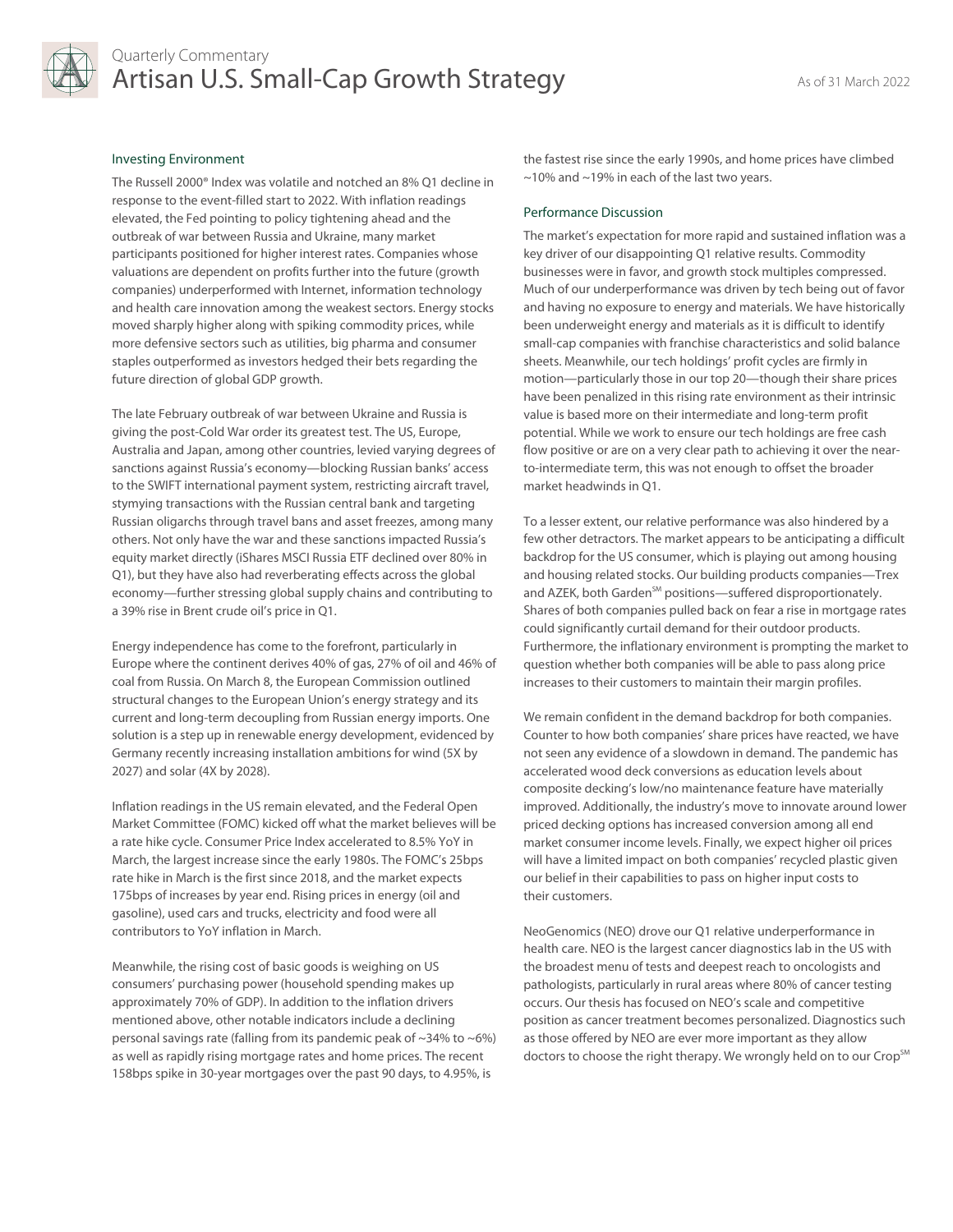position in 2H21 as we believed cancer testing volumes would recover when COVID-19's impact faded. More recently, we concluded the company's pandemic struggles were not entirely due to the virus's impact. Late in Q1, the CEO unexpectedly resigned amid a period of uncontrolled lab expense growth—implying a lack of adequate operational controls and management expertise. While these problems should ultimately prove fixable, it will first require attracting capable new leadership and implementing numerous operational improvements. With our thesis stalled, we began harvesting our position.

Blackline and Lattice Semiconductor were other key Q1 detractors. Demand for the company's cloud-based accounting software remains solid as businesses look to improve and automate complex, manual and repetitive accounting processes. Another year of solid top-line growth is expected in 2022, but shares have been weaker alongside a recent step up in investments to drive out-year growth. We believe the company is appropriately investing from a position of strength, but profit growth will take a pause this year. We are remaining patient as the longer term growth runway remains compelling—its solutions can lead to cost savings, enhance real-time visibility and improve data integrity.

Lattice's recent quarterly results were thesis confirming. Multiple product and program launches throughout the year should sustain the company's solid fundamental momentum in 2022. We believe the company is well-positioned to provide field-programmable gate array chips to data centers and new 5G infrastructure and to tap into low power/reprogrammable chips as well as industrial and automotive end markets. Furthermore, its solid pipeline of new chips should expand its addressable market and increase margins over time.

Among our top Q1 contributors were Zynga, Chegg and Shockwave Medical. Zynga is being acquired by Take-Two Interactive at a 64% premium to the prior day's closing share price. We believe a large pipeline of new games should accelerate growth, and Zynga's mobile gaming capabilities should help Take-Two maximize the value of its intellectual property across console and mobile devices. However, the combined entity's market cap exceeds our small-cap mandate. Thus, we have been harvesting our position, capping a successful investment campaign that began in 2017.

We discussed Chegg in last quarter's letter after a pattern of steady long-term growth in US subscribers surprisingly came to an end. Despite this, we stuck by the holding given our belief the stock price selloff was overdone given several tailwinds behind this company's profit cycle—international expansion, cross-selling existing users, expanding into new areas and longer term changes in higher education (e.g., more remote learning, more focus on student outcomes, pressure on tuition). The company's recently reported Q4 results showed signs of stability and are encouraging. Given our longer term thesis is intact, valuation is attractive, and the balance sheet is solid, we continue to hold this security.

Shockwave is an early-stage medical device company developing and commercializing products to treat calcified cardiovascular disease across two primary end markets: peripheral artery disease and coronary artery disease. The company has developed a proprietary technology—intravascular lithotripsy (IVL)—based on principles similar to kidney stone treatment: IVL cracks calcium in arterial vessels through the application of sound waves, allowing the vessel to be more easily and safely expanded to restore blood flow. The company's FDA-approved C2 coronary intravascular lithotripsy catheter is making solid progress capturing share from stenting cases with further runway ahead.

# Portfolio Activity

We initiated new Garden<sup>SM</sup> positions in Sprout Social and Procore Technologies during Q1. Sprout Social provides a cloud-based platform for businesses to manage social media engagement, publishing and analytics. Sprout's industry-leading platform empowers businesses of all sizes to leverage social media—Facebook, Twitter, Instagram, LinkedIn and Pinterest—for marketing, customer care, intelligence gathering, public relations and collecting product feedback, among other use cases. Our profit cycle thesis is predicated on several drivers. The pace at which the company is adding new customers is inflecting as the importance of social media and the need to connect with customers grows. Brands are increasingly going directly to consumers as more products are purchased online and through social platforms. We also see opportunity for the company to grow within its existing customer base via new product introductions. Lastly, the company has an efficient sales model, receiving nearly all its business through more sophisticated techniques such as inbound marketing. With a clean balance sheet, positive free cash flow and a compelling growth runway ahead, we initiated a Garden<sup>SM</sup> position.

Procore Technologies is a construction management software company with several products used for project management, quality and safety, and project financials. Its customers include building owners (developers, universities, etc.), general contractors and subcontractors (electricians, plumbers, masons, etc.). We believe the company is well-positioned to cross-sell into its large existing customer base (which helps move margins higher). Furthermore, we believe the company can gain additional market share (currently 4% of the global construction market) as it proves out the use case for a technology solution, delivers immediate ROI and garners additional user adoption. Lastly, the company should benefit from construction volume normalizing as the US comes out of the pandemic.

We ended our LivePerson, Casey's General Stores and Array Technologies investment campaigns in Q1. LivePerson is a leading provider of mobile and online messaging solutions. Our thesis has been predicated on the company leading the customer service shift from voice to digital communications via its cloud-based LiveEngage platform. The market opportunity is substantial, going well beyond digital conversations in service contexts and into areas such as sales,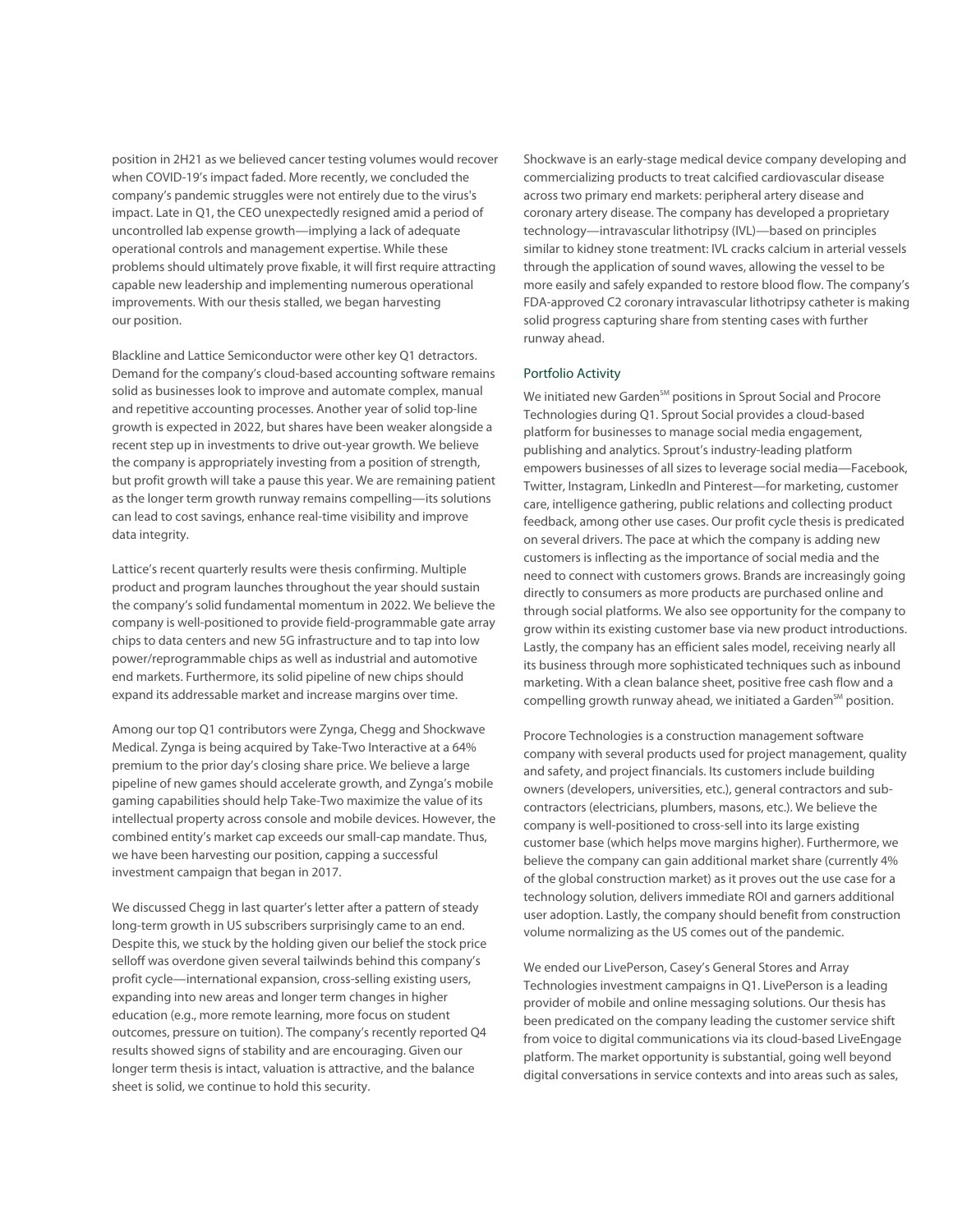marketing and possibly social media monitoring. With recent departures of two key executive leaders—CTO in Q4, Head of Sales more recently—coupled with a marked deceleration in sales growth and a round of investments into its sales force, we ended our investment campaign with our profit cycle thesis impaired.

Casey's General Stores, akin to 7-Eleven, engages in the management and operation of convenience stores and gasoline stations serving rural customers throughout the Midwest. A new leadership team took over in 2019 and has since laid out a plan to transition Casey's into a modern-day retailer. To make this transition, management has a long list of initiatives: procurement savings (merchandise and food ingredients), increased private label penetration, labor cost optimization, a loyalty program and frozen beverages. Unfortunately, our expectation for higher-than-expected operating costs over the near to intermediate term, a slower-than-expected ramp in our profit cycle thesis and a long-term risk the company may be slow to transition its business model to support the rise of electric vehicles prompted us to conclude our investment campaign during Q1.

Array Technologies is a global manufacturer of ground-mounting systems used in solar energy projects. Array's core product, DuraTrack®, provides steel supports, electric motors, gearboxes and electronic controllers mounted below solar panels. DuraTrack® moves solar panels throughout the day to maintain an optimal orientation to the sun which increases energy production by up to 25%. Our thesis has been based on the power grid transitioning to renewable energy sources over the coming decades. However, several management missteps throughout the course of our campaign and a lack of clarity on when these issues will get resolved prompted us to exit our position during Q1.

We added to Workiva, Live Oak and Ambarella during Q1. Workiva is a leading provider of cloud software for financial reporting with approximately 70% of its business tied to SEC reporting through its core Wdesk offering. Over the past decade, the SEC has phased in requirements for companies to file their financials using an XBRL datatagging format, enabling Workiva to disrupt and capture significant market share from traditional printing vendors, including RR Donnelly & Merrill. Our profit cycle thesis is based on the company's capability to identify and quickly roll out new products, expand beyond North America and benefit from the potential ramp up of ESG regulatory reporting longer term. The company has spent over a decade building an engine for SEC reporting, and it can repurpose this platform for compiling ESG metrics. The ESG capability requires some investments this year, but the company is making them from a position of strength. With our longer term thesis intact, we added to our position.

Live Oak is the largest Small Business Administration and US Department of Agriculture lender in the US. The company is experiencing strong loan originations, setting a record of \$1bn in Q2 2021 and eclipsing it in Q3 2021. Live Oak is taking a targeted industry vertical approach that we believe can lead to outsized market share gains over time, particularly when operating in underserved markets.

Lastly, we have confidence in their credit underwriting culture, which is enhanced by their ability to get more frequent financial data from their customer base as compared to competitors. We expect Live Oak to continue to drive substantial earnings growth in the future.

Ambarella is the leading supplier of computer vision (CV) chips. Ambarella's advanced, single-chip CV solutions enable highperformance, high-efficiency video processing, at lower cost and power consumption. The company has a technological advantage namely, low power consumption—which has helped it stay ahead of its competition. We believe CV chips are evolving into a must-have technology across security, automotive, warehouse automation and industrial robotics markets. CV chips have twice the average selling price of a non-CV product and higher margins than Ambarella's legacy non-CV product. Thus, we anticipate substantial profit acceleration as CV sales ramp. Given the company's strong growth runway and a reasonable valuation, we added to our position.

We trimmed our YETI and Bright Horizons positions during Q1. YETI is a manufacturer of premium outdoor recreation products, including coolers and equipment, drinkware, and brand apparel and accessories. We believe the company has an opportunity to extend into additional categories over time (currently ~90% of sales are coolers and drinkware) and increase its brand awareness both domestically and internationally. However, we trimmed the position back into the Garden<sup>SM</sup> of the portfolio during Q1 for several reasons. We expect supply chain pressures to weigh on the company's fundamentals over the near to intermediate term, and it is difficult to pinpoint when they will unwind. Furthermore, the pressures on the US consumer discussed earlier in this letter—rising prices in energy (oil and gasoline), used cars and trucks, electricity and food—could weigh on demand for more discretionary products such as YETI's.

Bright Horizons is a leading provider of corporate-sponsored childcare and early education centers in the US. The company primarily provides services through multi-year contracts with employers who offer childcare, early education and other dependent care benefits to employees. Over the course of our investment campaign, which began in 2014, the company's capital efficient business model has experienced a high degree of revenue growth, and it has made several accretive acquisitions. Unfortunately, it remains uncertain whether the company's network of centers is well matched to the working patterns of parents post-COVID. Namely, work from home could hinder growth in corporate-sponsored childcare centers. These variables, coupled with shares approaching our PMV estimate, led us to begin harvesting our successful investment campaign during the quarter.

# Our ESG Journey

We are proud to share our second annual sustainability report was recently published to our website. In 2021, we completed the third year of our team's ESG journey. In our report, we discussed our two key initiatives, knowledge development and engagement, in detail.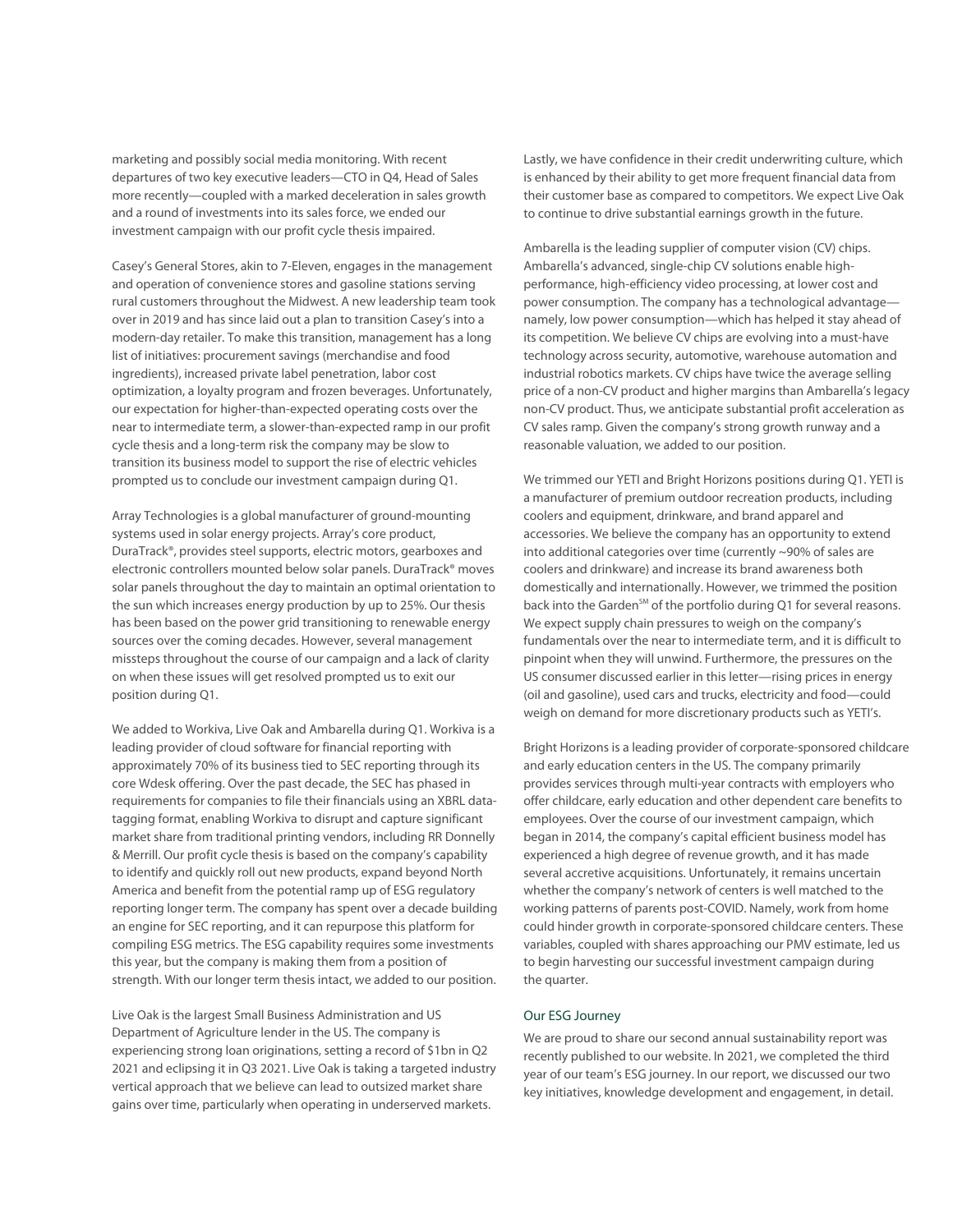Furthermore, we made a concerted effort to provide more insight into how we thought about and engaged with our holdings on three key issues we believe are important to our clients and society: modern slavery within the global supply chain, diversity, equity and inclusion, and environmental sustainability.

We generally use these letters to provide ESG commentary and case studies related to portfolio holdings. This quarter, we thought it might be informative to illustrate how our ESG framework can occasionally lead us to not invest in otherwise interesting new ideas. Our team recently evaluated a US drug distributor whose share price is not only trading at an attractive valuation but also has an early profit cycle underway. The company is using relatively low-growth cash flows from its core distribution franchise to fund several newer health care services businesses with strong growth prospects.

A key component of our ESG integration framework is to conduct an Issues that Matter Assessment (ITMA) as part of our research into new investment ideas. In this case, our ITMA was dominated by the company's (along with its peers') historical involvement in the nation's opioid abuse crisis. As analysts, we tend to initially think about this risk through a financial lens. In fact, as we were doing our research, the distributors finalized a (sizeable) monetary settlement with state attorneys general. We felt comfortable the monetary impact of this crisis was knowable and factored it into our PMV assessment. However, our primary focus in assessing this risk from an ESG standpoint was to ensure the company had learned from its missteps, to see evidence it had made the necessary changes (to processes, personnel and culture) and took steps to avoid similar crises in the future. While it took some important steps—growing its compliance department, creating a freestanding compliance board committee and separating the roles of chief legal and chief compliance officers our interaction with the company did not adequately satisfy our concerns. Leadership changes at the board and executive level were not as widespread as we might have expected, and we didn't observe a strong sense of internal reflection and/or acknowledgement on the company's part that it bore some responsibility for such a tragic public health disaster. While we weren't looking for "perfect" answers to our questions, we wanted assurance the company's culture was evolving for the better.

To be clear, our decision not to invest based on ESG concerns may be proven wrong—assessing corporate culture dynamics from the outside is an imperfect science to be sure, and the opioid crisis will most likely prove to be a "100-year flood" event for the pharmaceutical supply chain. However, our long history following US health care services companies has taught us there are frequent tensions between optimizing profits and serving patients and taxpayers. These issues often appear as grey areas—hence, our interest in assessing how this company's cultural instincts would direct it in future grey-area decisions. Left with insufficient confidence in how these decisions would be made, we concluded our work and moved on to other new idea research.

## Perspective

In recent quarters—particularly in early 2022—the market has been reacting to some disruptive macroeconomic forces. Inflation has reached levels not seen in decades as pandemic-driven supply chain and labor constraints have left businesses struggling to keep up with pent-up consumer demand. These supply challenges have sadly been further exacerbated by Russia's invasion of Ukraine. The Fed (along with many of its global counterparts) has understandably begun to tighten the money supply to counter these inflationary pressures, leading to a sharp move up in interest rates.

While earnings results for many of our Crop<sup>SM</sup> holdings remain solid (either because they're not overly sensitive to the broader economy or because they have sufficient pricing power to offset rising costs), recent stock performance has been poor due to multiple compression. Investors have repositioned away from more highly valued secular growth stocks toward cheaper securities, especially those benefiting from rising commodity prices and those with recession-resistant characteristics. Essentially, as the cost of capital has risen, investors are putting greater weight on today's profits and less on how much a business can potentially earn five years from now.

It's reasonable to think some of these macro dynamics could represent a new ongoing reality. For several decades, stocks have enjoyed secularly declining interest rates while economic globalization has helped corporate margins expand. Today, interest rates are rising, and "de-globalization" has become a popular buzzword as businesses struggle to adapt to increasing levels of supply chain friction (trade restrictions, shipping bottlenecks, commodity shortages). While the intensity of some of these recent trends may moderate (for example, there remain good arguments why interest rates can rise, but not extraordinarily), we would not be surprised to see lower portfolio returns for a period of time relative to the 15% annualized net return achieved over the past five years.

With that said, and with a difficult start to 2022 fresh in our minds, we still see the ability to outperform the market over reasonable periods of time. In the short term, we face a challenging environment for our process, as markets rapidly reposition away from high-quality secular growth stocks toward lower multiple securities. While commoditysensitive stocks as well as perceived defensive industries such as utilities, consumer staples and big pharma have relative momentum in this market, we think it's getting a bit late for investors to reposition into those areas. For one, commodity price-driven profit cycles tend to be derailed as economic activity slows (a likely consequence of today's macro forces). While more staple-like businesses tend to resist such slowdowns, after their recent outperformance, we consider their valuations stretched relative to profit growth that does not seem to be accelerating. Meanwhile, secular growth stock valuations have come down noticeably on both absolute and relative terms. As profit cycle trends in our larger Crop<sup>SM</sup> holdings remain solid, we foresee a day when these securities will be viewed as increasingly attractive as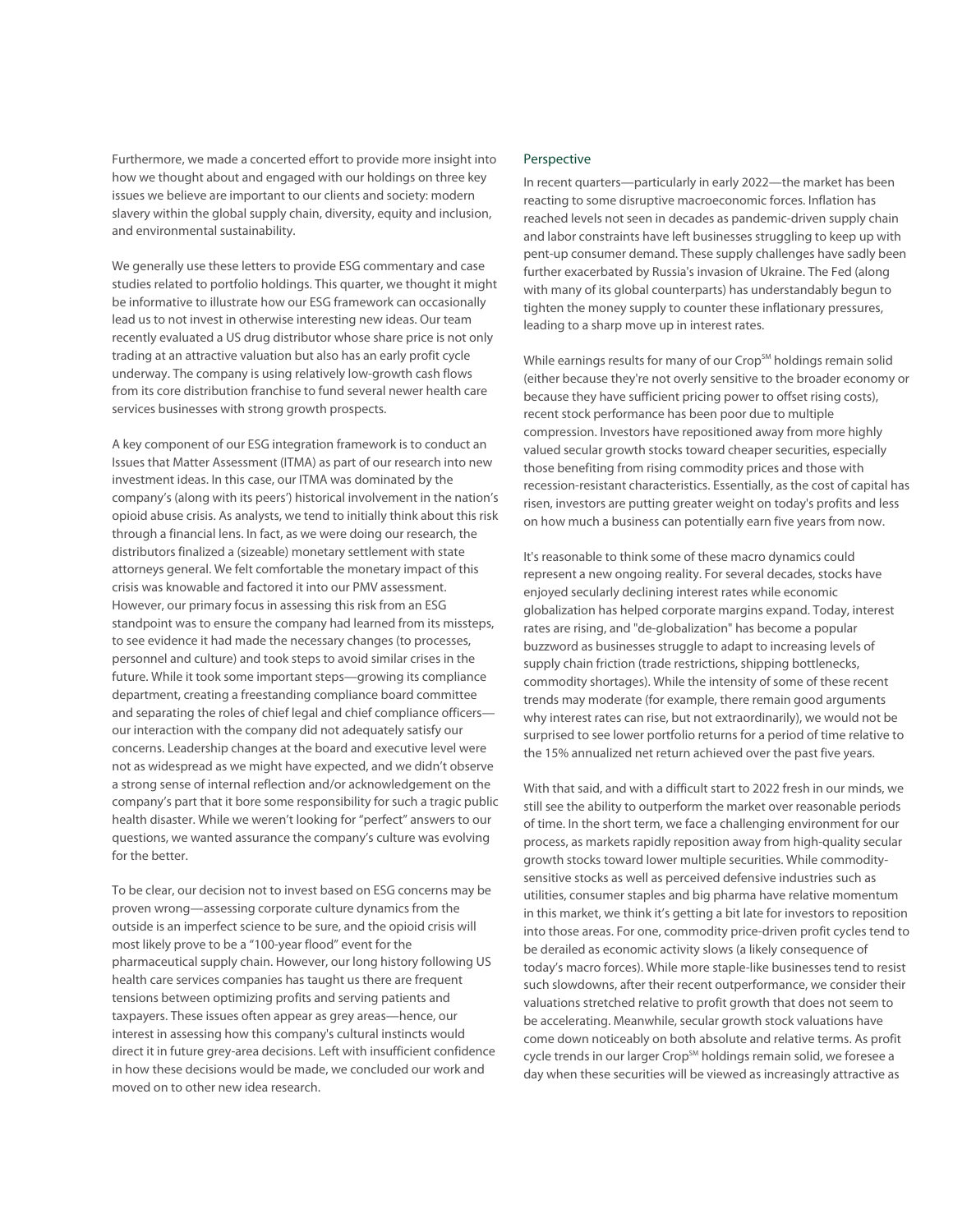higher interest rates and global trade disruption likely take a toll on GDP growth.

Our team has experienced similar periods of short-term headwinds in the past, and by consistently following our process, we have rebounded to deliver outperformance over full market cycles. As is always the case during periods of volatility, we have been opportunistically adding to several of our highest conviction holdings (Ascendis Pharma, Lattice Semiconductor, Ambarella), including others mentioned earlier in this letter, while also introducing several attractive franchises such as Sprout Social and Procore Technologies into the Garden<sup>SM</sup>. As always, we consider our longer time horizon (made possible by the trust and patience of our clients) to be one of our team's most important assets.

ARTISAN CANVAS

Timely insights and updates from our investment teams and firm leadership Visit www.artisancanvas.com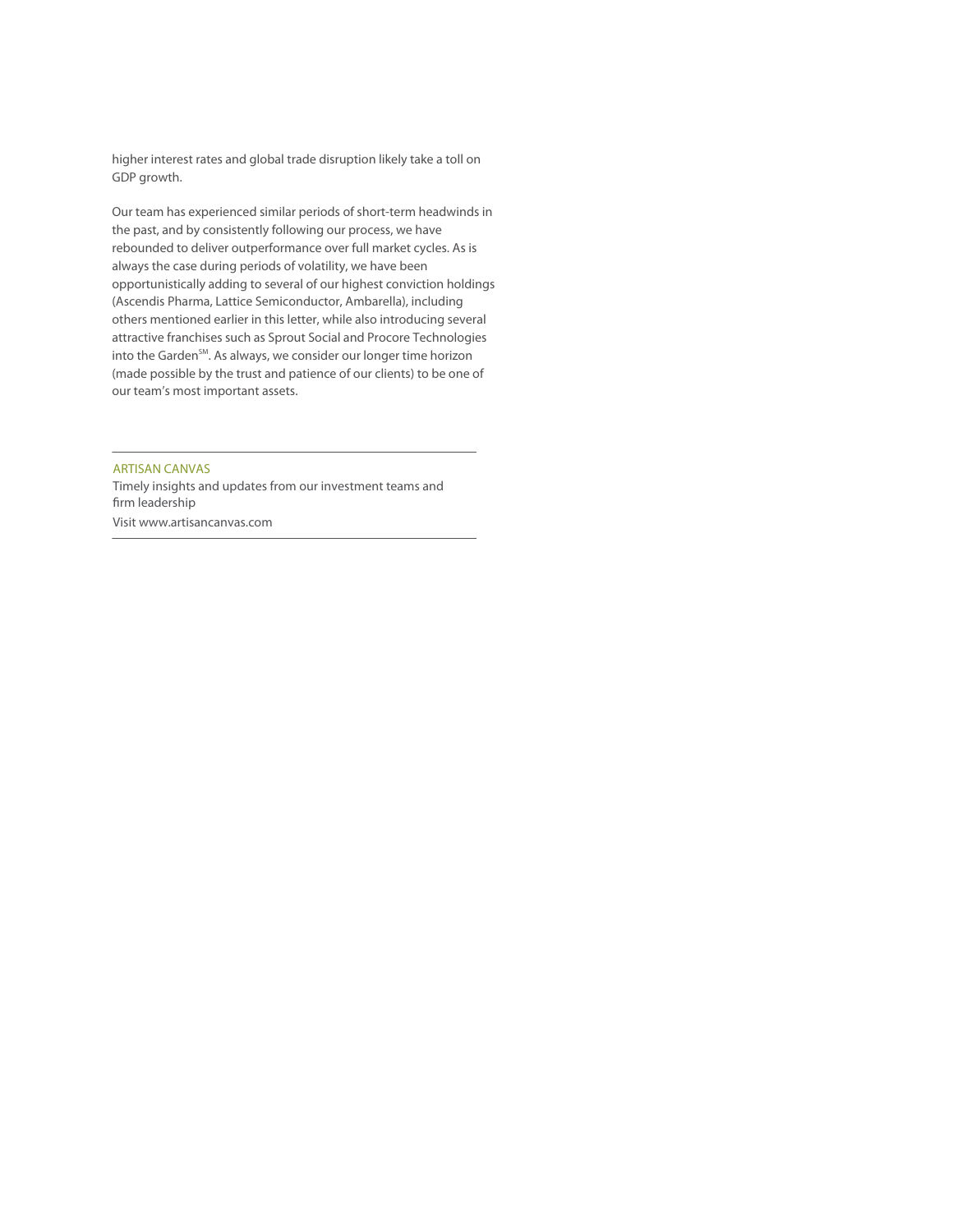# **For more information:** Visit www.artisanpartners.com

Investment Risks: International investments involve special risks, including currency fluctuation, lower liquidity, different accounting methods and economic and political systems, and higher transaction costs. These risks are greater in emerging markets. Securities of small- and medium-sized companies tend to have a shorter history of operations, be more volatile and less liquid and may have underperformed securities of large companies during some periods. Growth securities may underperform other asset types during a given period. These risks, among others, are further described in Artisan Partners Form ADV, which is available upon request.

Unless otherwise indicated, the Artisan Strategy characteristics relate to that of an investment composite or a representative account managed within a composite. It is intended to provide a general illustration of the inv considerations used by Artisan Partners in managing that strategy, Individual accounts may differ, at times significantly, from the reference data shown due to varying account restrictions, fees and expenses, and since inc among others. Where applicable, this information is supplemental to, and not to be construed with, a current or prospective client's investment account information. References to individual security performance relate to a in the composite. Individual holding periods may differ.

Securities referenced may not be representative of all portfolio holdings. Securities of the same issuer are aggregated to determine a holding's portfolio weight. Portfolio statistics calculations exclude outlier data and applicable attributes, such as private securities. Artisan Partners may substitute information from a related security if unavailable for a particular security. This material is as of the date indicated and is subject to c not sum due to rounding.

Attribution is used to evaluate the investment management decisions which affected the portfolio's performance when compared to a benchmark index. Attribution is not exact, but should be considered an approximation of the contribution of each of the factors considered.

Net-of-fees composite returns were calculated using the highest model investment advisory fees applicable to portfolios within the composite. Fees may be higher for certain pooled vehicles and the composite may include acc performance based fees. All performance results are net of commissions and transaction costs, and have been presented aross and net of investment advisory fees. Dividend income is recorded net of foreian withholding taxes or as soon after the ex-dividend date as the information becomes available to Artisan Partners. Interest income is recorded on the accrual basis. Performance results for the Index include reinvested dividends and are prese withholding taxes but, unlike the portfolio's returns, do not reflect the payment of sales commissions or other expenses incurred in the purchase or sale of the securities included in the indices.

Russell 2000® Growth Index measures the performance of US small-cap companies with higher price/book ratios and forecasted growth values. Russell 2000® Index measures the performance of roughly 2,000 US small-cap companies index(es) are unmanaged; include net reinvested dividends; do not reflect fees or expenses; and are not available for direct investment.

Artisan Partners is not affiliated with iShares, and this commentary is not an offering of any products or services other than those offered by Artisan Partners.

Frank Russell Company ("Russell") is the source and owner of the trademarks, service marks and copyrights related to the Russell Indexes. Russell® is a trademark of Frank Russell Company. Neither Russell nor its licensors for any errors or omissions in the Russell Indexes and/or Russell ratings or underlying data and no party may rely on any Russell Indexes and/or Russell ratings and/or underlying data contained in this communication. No fu Russell Data is permitted without Russell's express written consent. Russell does not promote, sponsor or endorse the content of this communication.

MSCI makes no express or implied warranties or representations and shall have no liability whatsoever with respect to any MSCI data contained herein. The MSCI data may not be further redistributed or used to create indices products. This report is not approved or produced by MSCI.

The Global Industry Classification Standard (GICS®) is the exclusive intellectual property of MSCI Inc. (MSCI) and Standard & Poor's Financial Services, LLC (S&P). Neither MSCI, S&P, their affiliates, nor any of their thir Parties") makes any representations or warranties, express or implied, with respect to GICS or the results to be obtained by the use thereof, and expressly disclaim all warranties, including warranties of accuracy, complet and fitness for a particular purpose. The GICS Parties shall not have any liability for any direct, indirect, special, punitive, consequential or any other damages (including lost profits) even if notified of such damages.

This summary represents the views of the portfolio manager as of 31 Mar 2022. Those views and portfolio holdings are subject to change and Artisan Partners disclaims any obligation to advise investors of such changes. The portfolio holdings does not constitute a recommendation of any individual security. For a complete list of holdings by contribution to the strategy, refer to the Contributors to Return chart.

Private Market Value is an estimate of the value of a company if divisions were each independent and established their own market stock prices. Return on Investment (ROI) measures the amount of return on an investment rela investment's cost. Free Cash Flow is a measure of financial performance calculated as operating cash flow minus capital expenditures.

Our capital allocation process is designed to build position size according to our conviction. Portfolio holdings develop through three stages: Garden<sup>SM</sup>, Crop<sup>SM</sup> and Harvest<sup>SM</sup>. Garden<sup>SM</sup> investments are situations wh there is not clear evidence that the profit cycle has taken hold, so positions are small. Crop<sup>sm</sup> investments are holdings where we have gained conviction in the company's profit cycle, so positions are larger. Harvest<sup>sm</sup> that have exceeded our estimate of intrinsic value or holdings where there is a deceleration in the company's profit cycle. Harvest™ investments are generally being reduced or sold from the portfolios.

This material is provided for informational purposes without regard to your particular investment needs and shall not be construed as investment or tax advice on which you may rely for your investment decisions. Investors financial and tax adviser before making investments in order to determine the appropriateness of any investment product discussed herein. In no event shall Artisan Partners have any liability for direct, indirect, special, consequential (including, without limitation, lost profits) losses or any other damages resulting from the use of this material.

Artisan Partners Limited Partnership (APLP) is an investment adviser registered with the U.S. Securities and Exchange Commission (SEC). Artisan Partners UK LLP (APUK) is authorized and regulated by the Financial Conduct Au registered investment adviser with the SEC. APEL Financial Distribution Services Limited (AP Europe) is authorized and regulated by the Central Bank of Ireland. APLP, APUK and AP Europe are collectively, with their parent referred to as Artisan Partners herein. Artisan Partners is not registered, authorised or eligible for an exemption from registration in all jurisdictions. Therefore, services described herein may not be available in certa does not constitute an offer or solicitation where such actions are not authorised or lawful, and in some cases may only be provided at the initiative of the prospect. Further limitations on the availability of products or may be imposed.

This material is only intended for investors which meet qualifications as institutional investors as defined in the applicable jurisdiction where this material is received, which includes only Professional Clients or Eligi the Markets in Financial Instruments Directive (MiFID) where this material is issued by APUK or AP Europe. This material is not for use by retail investors and may not be reproduced or distributed without Artisan Partners'

In the United Kingdom, issued by APUK, 25 St. James's St., Floor 3, London SW1A 1HA, registered in England and Wales (LLP No. OC351201). Registered office: Reading Bridge House, Floor 4, George St., Reading, Berkshire RG1 Ireland, issued by AP Europe, Fitzwilliam Hall, Fitzwilliam Pl, Ste. 202, Dublin 2, D02 T292. Registered office: 70 Sir John Rogerson's Quay, Dublin 2, D02 R296 (Company No. 637966).

Australia: This material is directed at wholesale clients only and is not intended for, or to be relied upon by, private individuals or retail investors. Artisan Partnes Australia Pty Ltd is a representative of APLP (ARBN (ARBN 603 522 649). APLP and APUK are respectively regulated under US and UK laws which differ from Australian laws and are exempt from the requirement to hold an Australian financial services license under the Australian Act 2001 in respect to financial services provided in Australia.

Canada: This material is distributed in Canada by APLP and/or Artisan Partners Distributors LLC, which conduct activities in Canada under exemptions from the dealer, portfolio manager and investment fund manager registrati applicable Canadian securities laws. This material does not constitute an offer of services in circumstances where such exemptions are not available. APLP advisory services are available only to investors that quality as " applicable Canadian securities laws.

© 2022 Artisan Partners. All rights reserved.

For Institutional Investors – Not for Onward Distribution